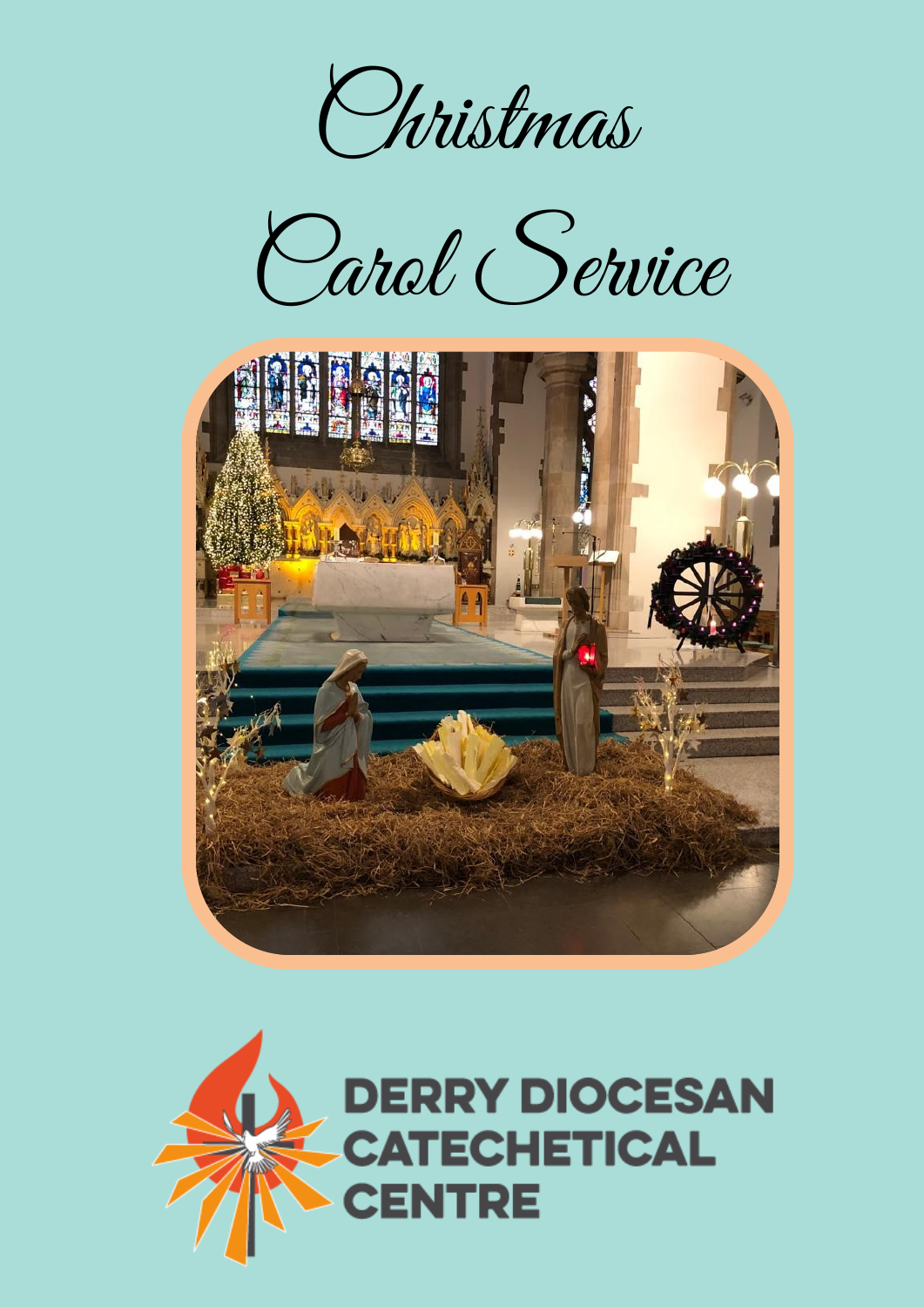## 1**.1 SETTING THE SCENE**

## **Suggested ways of Setting the Scene**

Covid restrictions regarding social distancing processions have been included in the liturgy. The readings can be read by one or two people who are stationed apart.

The congregational singing can be replaced by a soloist or taped carols. The Liturgy begins with the sounding of a Christmas bell. Then a soloist sings the first verse of **Once in Royal David's City.** (Hymn 1) (could be taped music) If possible, begin in darkness, then switch on the lights as the first carol ends. One person carries in the lit Advent Wreath.

A Nativity scene could be set up on the stage (manger, seat for Mary, notices to identify shepherd and Wise Men areas, some grass strewn around. A light could shine on each section of the tableau to replace the movement across the stages of the bible characters.

Instead of bringing individuals to the Nativity Scene a light could be shone on the Nativity scene at the place indicated in the gospel passage. Likewise the introduction to each carol could be read by the same person. The carols can be sung by one person depending on what is permitted. music can be used

## **1: 2 WELCOME**

### **Congregation are seated**

## Priest/Leader

Welcome to our Carol Service. This is one of my favourite events of the year and though times are different this year I know that you have united with us for the yearly celebration of the carol service Today is all about the spirit of Christmas– a time to listen, a time to sing, a time to reflect, a time to pray and a time to sit back and relax.

We gather, in person or online to hear with joy the message brought to the world through the birth of a child over 2000 years ago. We shall journey in heart and mind to Bethlehem, to reflect on the nativity story, to try and really hear the Christmas story as if for the first time, and consider how we can bring the Christmas message of love and peace to life in today's world. We will listen to some well-known carols and maybe even sing along! And we shall also pray that our family, friends, and neighbours are safe this Christmas and that the joy of Christmas message will help them cope with ongoing effects of Covid 19.

We pray for fellowship among all the peoples of the world, for care for the poor and needy, We will pray for God's earth and thank God for his great gift and promise to care for all of God's creation. As we begin this time of prayer, let us take a moment to pray and reflect. (Pause)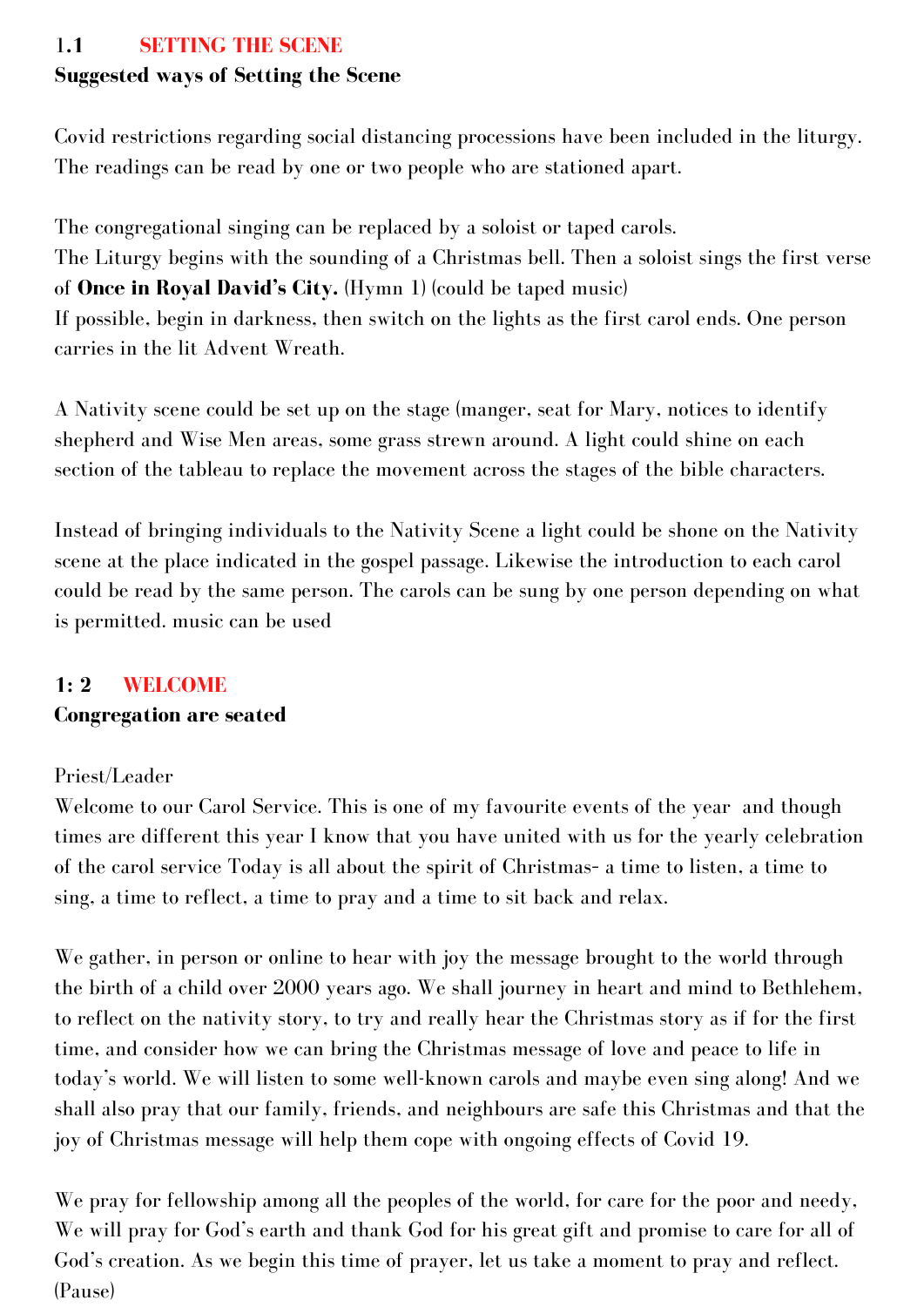### **1:3 OPENING PRAYER AND CAROL**

Once in David's Royal City - entrance

**Priest/Leader:** We begin this time of prayer as we make the **Sign of the Cross.** In the name of the Father, + and of the Son, and of the Holy Spirit. **Amen**. The Lord be with you. **And with your spirit**.

Lord as we gather here this (time of day/night) enkindle the light of hope within us. Fill us with the Spirit of Joy as we prepare to celebrate the Birth of Jesus. Renew your gift of Peace to our world, to our country and to our communities.

May we welcome your Love into our hearts and into our homes. May Jesus, the light of the world, bring light, joy, peace, and love to all those who search in darkness. Today, as we gather for our annual carol service, we ask God's blessing on each one of us. Free us from any worry or distress that we may have and help us to welcome the light of Christ into our lives, a light that gives us the gift of hope. May hope, come into our hearts, our minds, and our homes.

We ask this through Christ our Lord who lives and reigns with you and the Holy Spirit one God forever and ever. **Amen**

### **1: 4 INVITATION**

Our second carol **O Come All Ye Faithful** calls us together in unity. Introducing this carol is \_\_\_\_\_**(could be same person throughout)**

#### **Reader 1:**

The carol is an invitation to step into the nativity story, to make our journey of the imagination to be in the Bethlehem stable, and to join with others who have already travelled to this place. This carol goes straight to the heart of why Christmas is so special to Christians across the world and reflects the Creed we say each Sunday at Mass. This carol is believed to have been written in 1743 in France by a Roman Catholic Layman called John Wade. Originally written in Latin and called Adeste Fideles, the carol was not translated into English for almost 100 years. It is based on the account of the birth of Jesus found in Luke's gospel.

#### **1:5 O Come all you Faithful**

Together we stand to sing/sit to listen to : **O Come All Ye Faithful** Congregational hymns provide opportunity for those present to stand but the words of the carol would need to be visible (leaflet/on a screen) **(could be soloist or taped music)**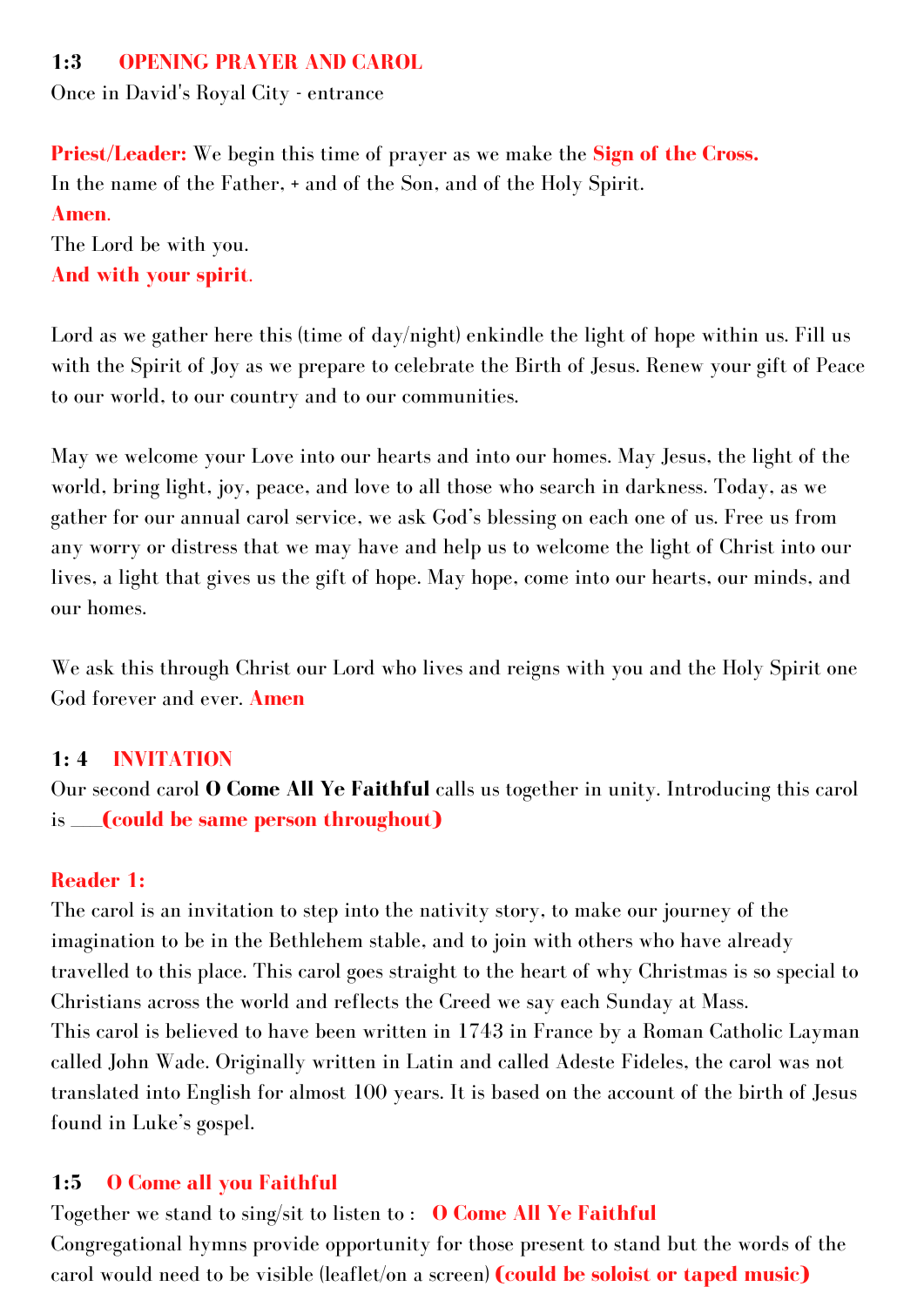#### **1:6 Birth of Jesus Luke 2:1-7**

As this reading is being read, Mary and Joseph walk slowly on stage and take up their positions at the Nativity. A light shines on them. **(Alternatively a light could shine on the seats set on the Nativity Scene for Mary and Joseph)**

#### **Reader 2**: **(quiet music in background) Luke 2:1-7**

**Leader:** Our third carol takes us to the manger and that hopeful scene. Introducing this carol is  $\equiv$ 

**Reader 3:** Information below

The author of **Away in a Manger** is unknown. The tune was a well-known melody called the 'Cradle Song' which gives the carol the feel of a lullaby. The carol ends with a prayer of blessing "Bless all of the children"

This carol paints a simple picture of a baby trying to sleep and being lulled by the sounds that are around him. It is easy to forget the simplicity of the Christmas story, but let us pause and remind ourselves what we are celebrating- the miracle of birth, of life, the miracle that each of us are is celebrated in the Christmas story and in the birth of Jesus.

As we prepare to celebrate the birth of Jesus, we ask God's blessing on everyone gathered here today. Open our hearts to the good news that this birth represents and help us to welcome the light of Christ into our lives, a light that gives us the gift of joy. May this joy fill our hearts, our minds, and our homes. We ask this through Christ Our Lord. **Amen**

#### **Congregational/Choir: Away in a Manger**

Please stand and join in/sit and listen to the singing of **Away in a Manger**. (Pause as they stand) **(could be soloist or taped music)**

**Priest/Lea**der: Prayer after First Reading and Carol

#### Father,

Through all the ages you have called your people from darkness into light, making their gladness greater and their joy increase. As we celebrate a child born for us, a son given to us, make the light of Christ bright in our own hearts that we may once more bring peace and reconciliation to our families, our communities, and to our world. Through Christ our Lord. **Amen.**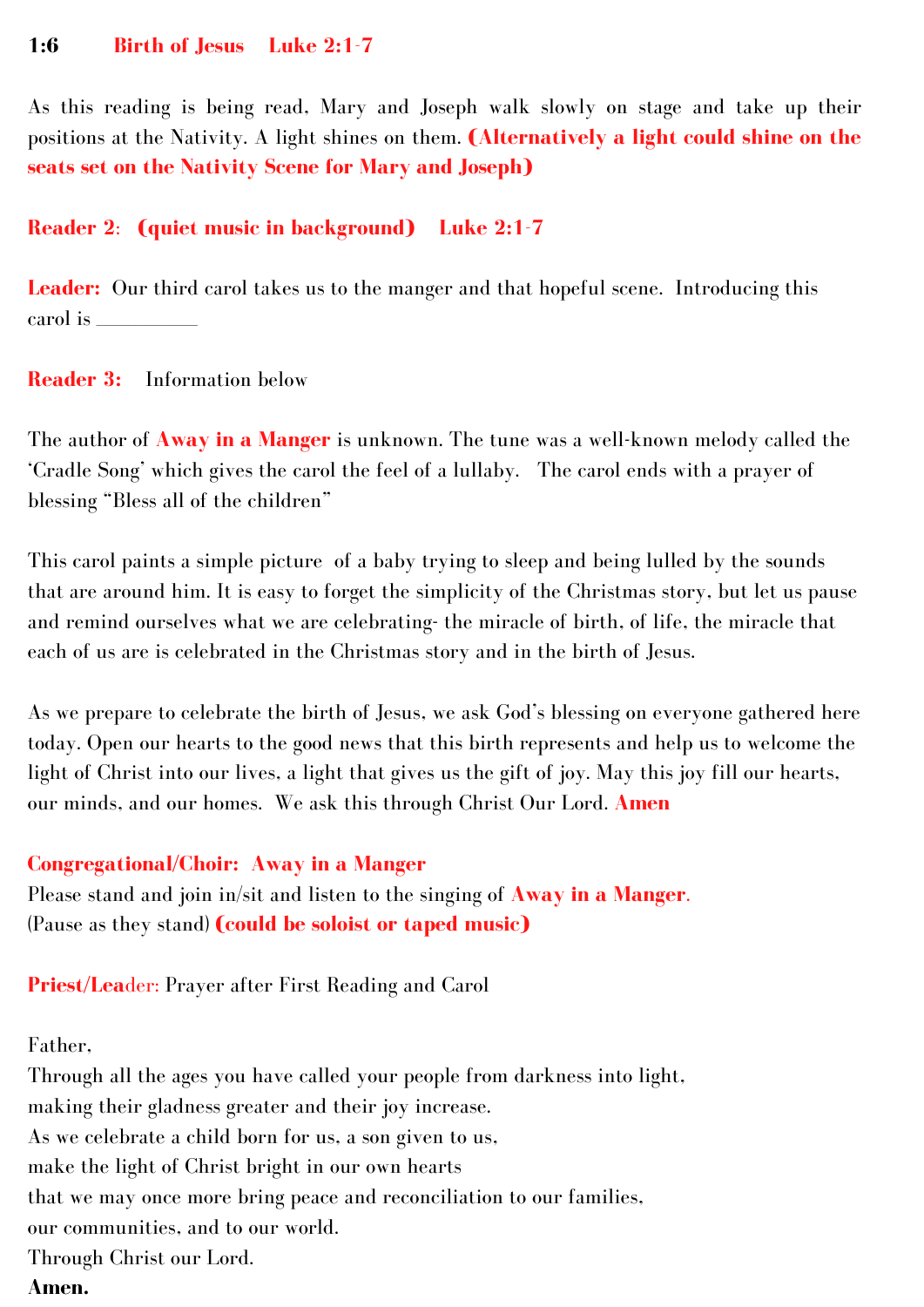## **1:7: The Shepherds Hear the Good News: Luke 2: 8-20 Reader 4: Luke 2:8-20**

As this reading is being read, the shepherds appear on stage. The angel also appears. A light shines on them. They walk slowly off stage heading for Bethlehem. They arrive at the stable and take up their positions around the Holy Family (they could carry toy lambs!) **(Alternatively, a light could shine on the area set aside in the Nativity Scene for shepherds (quiet music in background)**

### **Reader 5: Information below**

The announcement of his birth was not to royalty, nor to the famous, but to the simple, common people of the day. After they had seen him lying in the manger, the shepherds told everyone they met about this child, the bearer of peace. Hear the word of the Lord: 'Let us therefore make every effort to do what leads to peace, for there is a future for the people of peace.'

#### **Priest/Leader:**

Our fourth carol **While Shepherds Watched their Flocks by Night** takes us to the shepherds on the hillside. Introducing this carol is  $\equiv$ 

#### **Reader 6:**

This carol is another traditional favourite in the Christmas story and captures the spirit of welcome that plays a part in the Christmas story. The Good News of the birth of the Saviour was not given to just the Jewish people but to all peoples. Let us never forget that Jesus came to save all mankind. I now invite you to stand/join in the singing.

**Congregational/Choir** While Shepherds Watched their Flocks by Night

**Priest/Leader:** Prayer to conclude section Father, you sent angels to the shepherds as they watched their flocks by night, bringing them news of great joy: a Saviour born to us, who is Christ the Lord. May we not be afraid to share with all whom we meet the good news of your salvation, peace and God's favour for everyone who hears it and ponders it in their heart. Through Christ our Lord. Amen.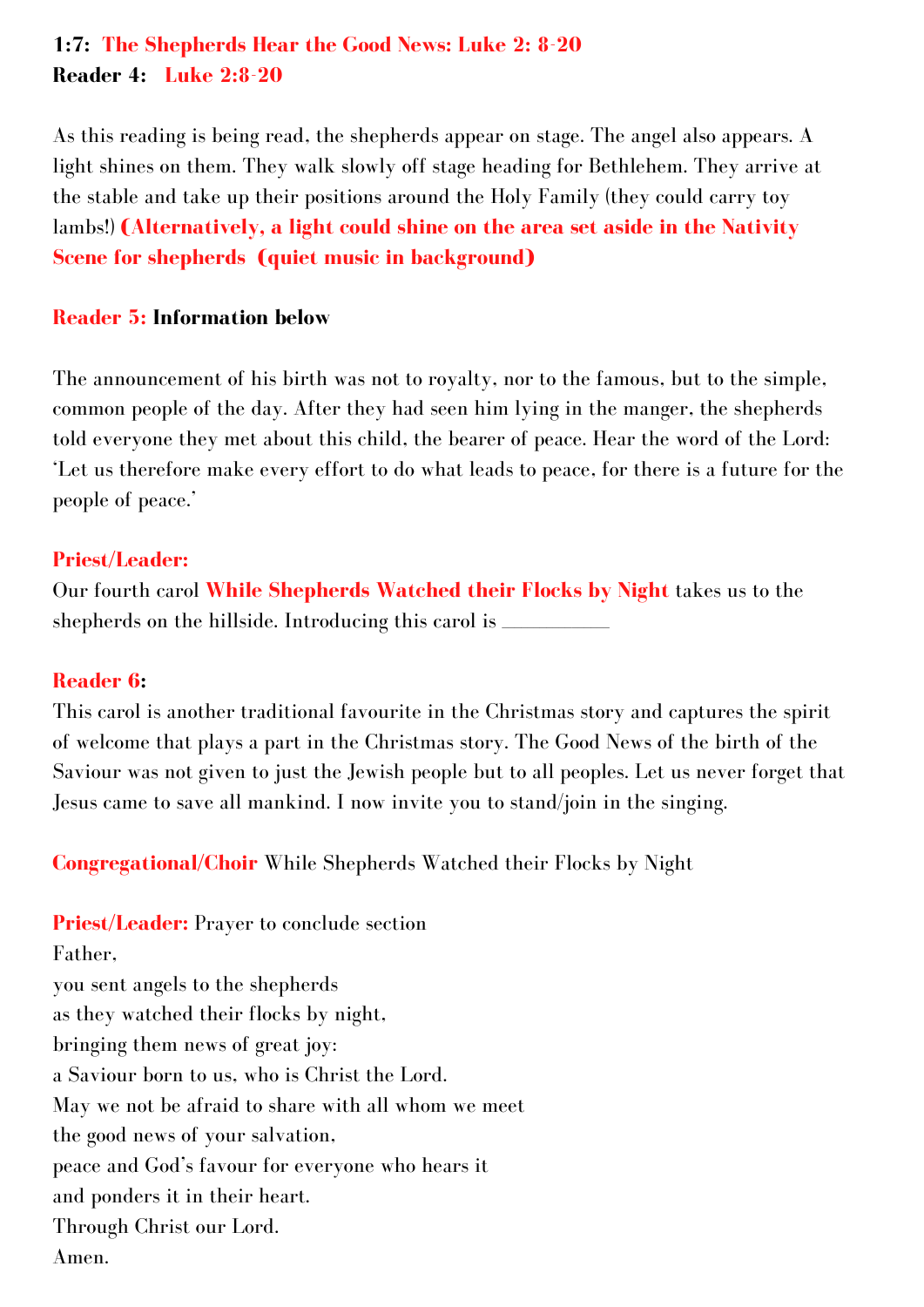# **1.8 The Magi go to Bethlehem Matthew 2: 1-2:10-11 Reader 7: Matthew 2:1-2: 10-11**

As this reading is being read, the Three Wise Men appear on stage- they come from a distance. They carry gifts. They approach the stable and bow to the child. They take up their positions. (Alternatively, a light could shine on the area set aside in the Nativity Scene for Wise Men)

## **Reader 8**:

For the magi of yesterday who crossed the expanse of nations and for those today who bridge the chasms of the heart, earnestly seeking the source of everlasting joy, we give thanks.

**We thank you O God.**

**Priest/Leader**: Our fifth carol **We Three Kings of Orient Are** takes us once again to the manger scene, complete now with shepherds and wise men. (a light now shines on the whole Nativity Scene) (for a short time). Introducing this carol is

## **Reader 9** introduces '**We Three Kings of Orient Are**'.

This carol was written by John Henry Hopkins Jr in 1857. Hopkins wrote the carol for a Christmas pageant in New York City. The carol centres around the Magi, the Wise men who visited Jesus and brought him gifts of gold, frankincense and myrrh, while paying homage to him. This event is told in Matthew's gospel. Their names are unknown, but legend has it that they were called Melchior, Caspar, and Balthazar. The number three stems from the fact that three separate gifts were given.

## **Congregational/Choir: We Three Kings of Orient Are**

**Priest/Leader:** Prayer to conclude section Father, the Wise Men saw the star as it rose and it filled them with delight. and they came to do the Christ-child homage offering him gifts of gold, frankincense, and myrrh from their treasures. May we follow your signs and wonders in our everyday world, as they reveal the presence of Christ to us in those around us. Through Christ our Lord. **Amen.**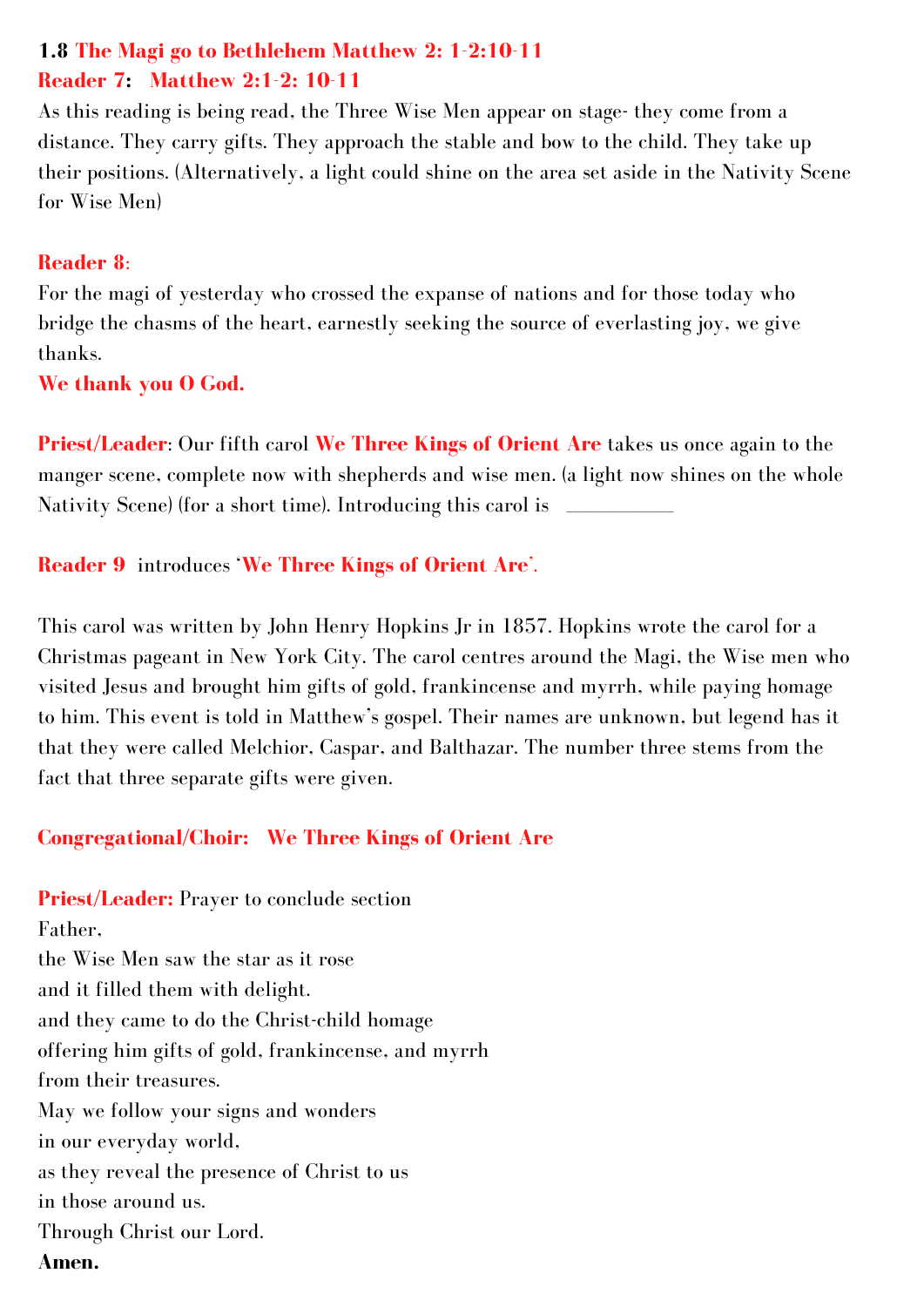### **1:9 Silent Night**

For this carol Mary with baby Jesus walks slowly to the front of the stage. Mary sits down and cradles the baby. Mary looks at her baby. A light shines on her. Meanwhile the manger and its occupants Joseph, shepherds, Wise Men stay in place and do not move. They appear as statues. Their area is darkened.

The following passage is read and then **Silent Night** is sung. Choir/soloist sing. The congregation is silent. **( A very bright light shines the Nativity scene and remained there) Church lights are dimmed**

**Priest/Leader**: Our sixth carol **Silent Night** focusses on Mary and Jesus. This carol is introduced by \_\_\_\_\_\_\_\_\_

### **Reader 10**

A legend that has grown up alongside our next carol 'Silent Night'. It tells of an Austrian parish priest who on Christmas Eve discovered to his horror that the bellows of the church organ had been nibbled by mice. No church organ meant no music, disaster. The story goes that he then remembered a poem he had written some time before that, a simple poem perhaps too simple for a big event such as Christmas Eve Mass. Hours later, with the help of a guitar-playing friend a simple melody was written in time for the Christmas mass. The day was saved and arguably the most famous of all carols was born. The legend continues that the carol was lost and all but forgotten until a workman repairing the church organ discovered its manuscript in 1825.

The carol paints a picture of a moment of stillness and silence at the manger of the newborn baby. It is as if nothing else exists, even Joseph isn't included. There are no animals, nothing in the first verse except Mary and Jesus, a mother and her baby in a pool of light, which seems to be a circle of peace and protection letting them sleep within it.

### **Choir/Soloist Silent Night**

**Priest/Leader:** Prayer to conclude section Father Mary listened to your voice and placed her trust in you. In humility and faithfulness, she gave birth to her Son, the Word-made-flesh. May we like Mary respond to God's call in our lives, May we listen to what God is asking of us during this holy season **Amen**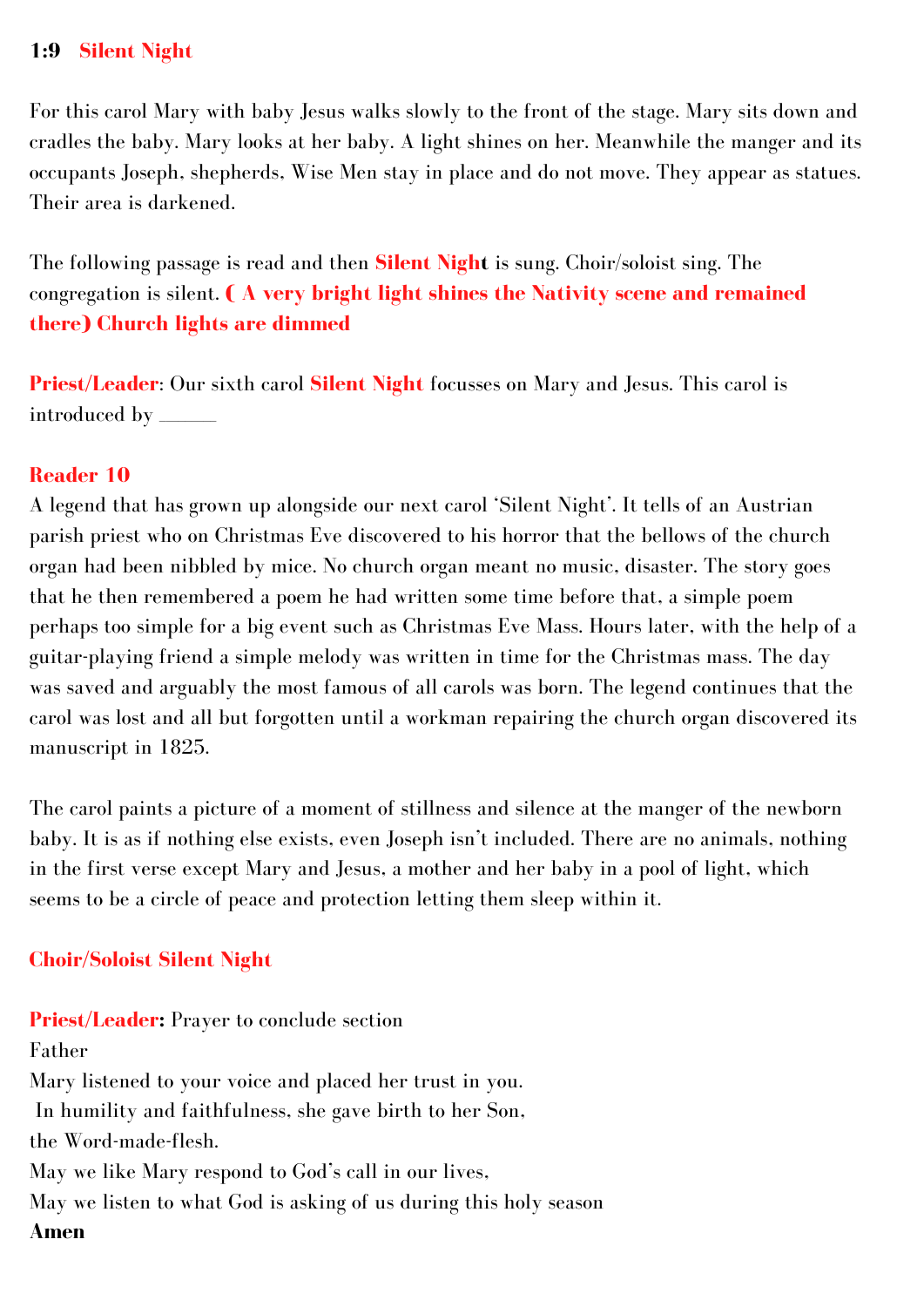# **2:1 Intercessions, Actions Final Prayers and Blessing All stand Priest/Leader Intercessions**

As we look at the Crib, we are reminded of the first Christmas moment, the moment when God sent His Son Jesus into the world. We thank God our Father for the gift of His Son Jesus.

# Together we pray. The response is: **God be with us and bless us**

| Priest/Leader               | When we give presents to our family and friends. Response                                                                                                          |
|-----------------------------|--------------------------------------------------------------------------------------------------------------------------------------------------------------------|
| Priest/Leader               | When we open our presents. Response                                                                                                                                |
| Priest/Leader               | When we visit the crib. Response                                                                                                                                   |
| Priest/Leader               | When we pray for all those expecting babies at this time. Response                                                                                                 |
| Priest/Leader<br>Christmas. | When we pray for all those who need kindness and generosity this<br>Response                                                                                       |
| Priest/Leader<br>the world. | When we pray for peace in our hearts, in our families, in our country, in<br>Response                                                                              |
| Priest/Leader               | When we pray that Christmas is a time of peace and happiness for each<br>member of our school community.Response                                                   |
| Priest/Leader               | When we pray for all those who are mourning the loss of a family member<br>or friend. May they experience your healing grace during this Christmas season Response |

Priest/Leader When we pray for all those separated from their loved ones this Christmas due to Covid. May your love sustain them in these difficult times. Response

Priest/Leader Let us pray silently in our hearts for our own special intention. Response